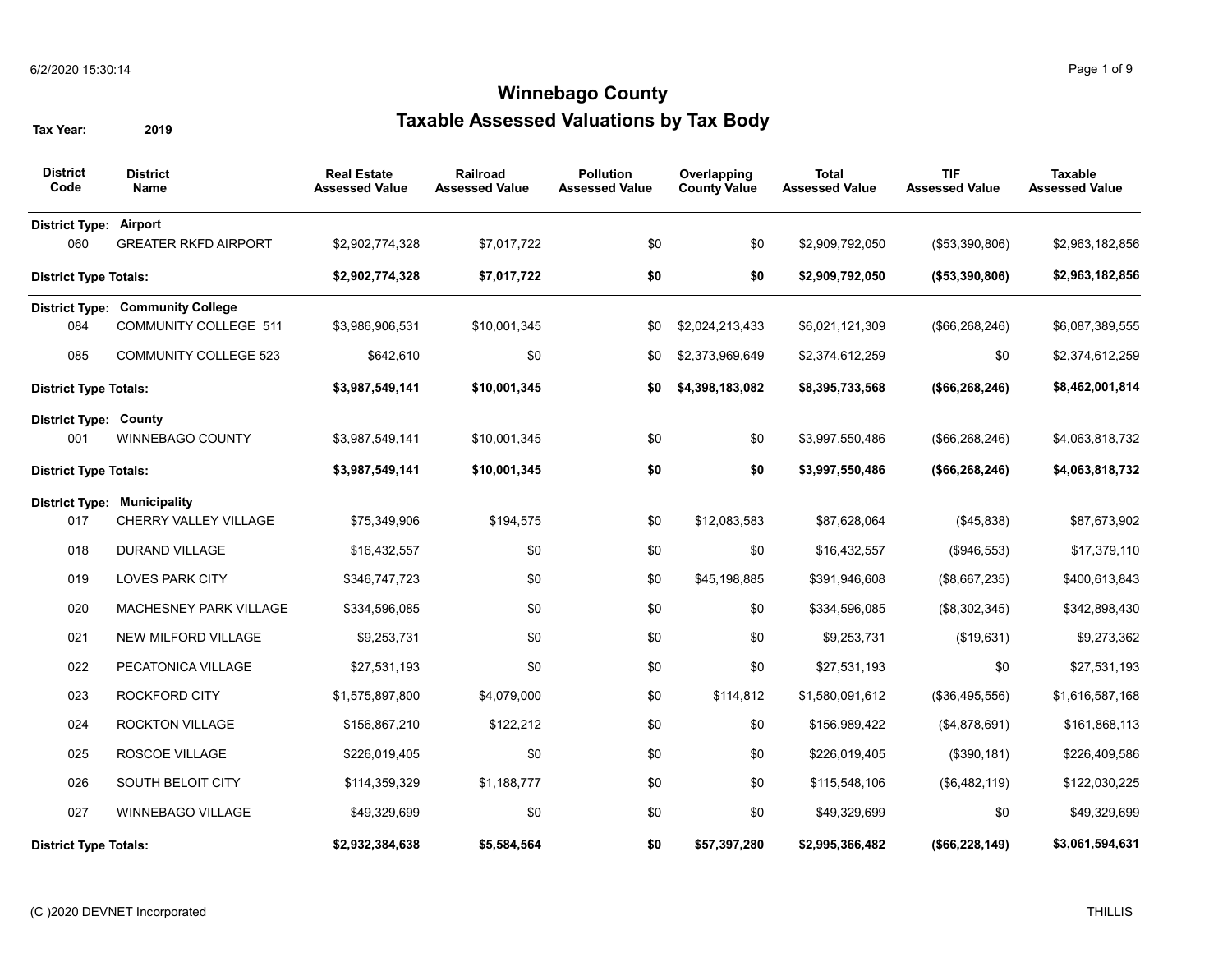| <b>District</b><br>Code      | <b>District</b><br>Name                                         | <b>Real Estate</b><br><b>Assessed Value</b> | Railroad<br><b>Assessed Value</b> | <b>Pollution</b><br><b>Assessed Value</b> | Overlapping<br><b>County Value</b> | <b>Total</b><br><b>Assessed Value</b> | <b>TIF</b><br><b>Assessed Value</b> | <b>Taxable</b><br><b>Assessed Value</b> |
|------------------------------|-----------------------------------------------------------------|---------------------------------------------|-----------------------------------|-------------------------------------------|------------------------------------|---------------------------------------|-------------------------------------|-----------------------------------------|
| 002                          | <b>District Type: Forest Preserve</b><br><b>FOREST PRESERVE</b> | \$3,987,549,141                             | \$10,001,345                      | \$0                                       | \$0                                | \$3,997,550,486                       | (\$66, 268, 246)                    | \$4,063,818,732                         |
| <b>District Type Totals:</b> |                                                                 | \$3,987,549,141                             | \$10,001,345                      | \$0                                       | \$0                                | \$3,997,550,486                       | (\$66, 268, 246)                    | \$4,063,818,732                         |
|                              | <b>District Type: Fire District</b>                             |                                             |                                   |                                           |                                    |                                       |                                     |                                         |
| 030                          | <b>BLACKHAWK FIRE</b>                                           | \$43,746,354                                | \$213,709                         | \$0                                       | \$0                                | \$43,960,063                          | \$0                                 | \$43,960,063                            |
| 031                          | <b>CHERRY VALLEY FIRE</b>                                       | \$323,931,964                               | \$759,924                         | \$0                                       | \$12,083,583                       | \$336,775,471                         | (\$43,680)                          | \$336,819,151                           |
| 033                          | FIRE 1                                                          | \$106,700,528                               | \$0                               | \$0                                       | \$0                                | \$106,700,528                         | (\$946,553)                         | \$107,647,081                           |
| 034                          | <b>GERMAN VALLEY FIRE</b>                                       | \$1,715,883                                 | \$0                               | \$0                                       | \$33,923,369                       | \$35,639,252                          | \$0                                 | \$35,639,252                            |
| 035                          | HARLEM-ROSCOE FIRE                                              | \$711,570,872                               | \$412,085                         | \$0                                       | \$0                                | \$711,982,957                         | (\$5,283,135)                       | \$717,266,092                           |
| 036                          | NEW MILFORD FIRE                                                | \$35,725,374                                | \$223,305                         | \$0                                       | \$8,591,572                        | \$44,540,251                          | (\$61,886)                          | \$44,602,137                            |
| 037                          | <b>NORTH PARK FIRE</b>                                          | \$170,366,942                               | \$516,607                         | \$0                                       | \$0                                | \$170,883,549                         | (\$3,409,391)                       | \$174,292,940                           |
| 038                          | NORTHWEST FIRE                                                  | \$60,528,074                                | \$331,926                         | \$0                                       | \$0                                | \$60,860,000                          | \$0                                 | \$60,860,000                            |
| 039                          | PECATONICA FIRE                                                 | \$97,099,090                                | \$544,915                         | \$0                                       | \$12,719,238                       | \$110,363,243                         | \$0                                 | \$110,363,243                           |
| 040                          | <b>ROCK RIVER FIRE</b>                                          | \$2,616,873                                 | \$620,761                         | \$0                                       | \$0                                | \$3,237,634                           | \$0                                 | \$3,237,634                             |
| 041                          | <b>ROCKTON FIRE</b>                                             | \$235,693,917                               | \$496,081                         | \$0                                       | \$0                                | \$236,189,998                         | (\$4,878,691)                       | \$241,068,689                           |
| 042                          | <b>STILLMAN FIRE</b>                                            | \$9,442,524                                 | \$0                               | \$0                                       | \$91,998,697                       | \$101,441,221                         | \$0                                 | \$101,441,221                           |
| 043                          | <b>WEST SUBURBAN FIRE</b>                                       | \$23,937,890                                | \$27,246                          | \$0                                       | \$0                                | \$23,965,136                          | \$0                                 | \$23,965,136                            |
| 044                          | <b>WBSFIRE</b>                                                  | \$126,242,514                               | \$630,542                         | \$0                                       | \$0                                | \$126,873,056                         | \$0                                 | \$126,873,056                           |
| <b>District Type Totals:</b> |                                                                 | \$1,949,318,799                             | \$4,777,101                       | \$0                                       | \$159,316,459                      | \$2,113,412,359                       | (\$14,623,336)                      | \$2,128,035,695                         |
|                              | <b>District Type: Grade School</b>                              |                                             |                                   |                                           |                                    |                                       |                                     |                                         |
| 071                          | KINNIKINNICK SD #131                                            | \$327,453,196                               | \$101,873                         | \$0                                       | \$274,532                          | \$327,829,601                         | (\$390, 181)                        | \$328,219,782                           |
| 072                          | PRAIRIE HILL SCHOOL DIST 1                                      | \$134,383,988                               | \$0                               | \$0                                       | \$0                                | \$134,383,988                         | \$0                                 | \$134,383,988                           |
| 073                          | SHIRLAND SCHOOL DIST 134                                        | \$32,687,205                                | \$0                               | \$0                                       | \$0                                | \$32,687,205                          | \$0                                 | \$32,687,205                            |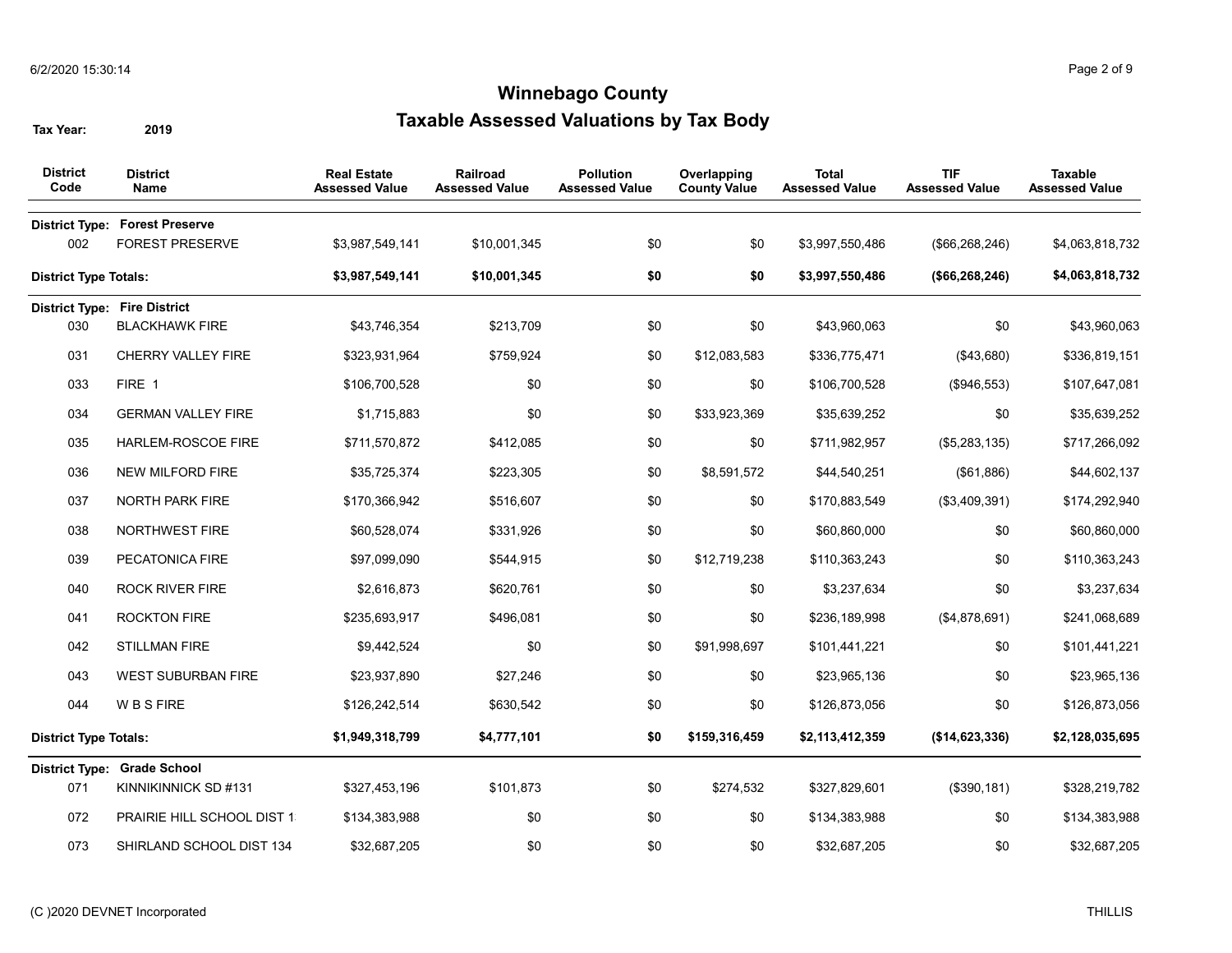| <b>District</b><br>Code         | <b>District</b><br><b>Name</b>         | <b>Real Estate</b><br><b>Assessed Value</b> | Railroad<br><b>Assessed Value</b> | <b>Pollution</b><br><b>Assessed Value</b> | Overlapping<br><b>County Value</b> | <b>Total</b><br><b>Assessed Value</b> | <b>TIF</b><br><b>Assessed Value</b> | <b>Taxable</b><br><b>Assessed Value</b> |
|---------------------------------|----------------------------------------|---------------------------------------------|-----------------------------------|-------------------------------------------|------------------------------------|---------------------------------------|-------------------------------------|-----------------------------------------|
| <b>District Type:</b>           | <b>Grade School</b>                    |                                             |                                   |                                           |                                    |                                       |                                     |                                         |
| 074                             | ROCKTON SCHOOL DIST 140                | \$241,652,244                               | \$461,370                         | \$0                                       | \$0                                | \$242,113,614                         | (\$4,878,691)                       | \$246,992,305                           |
| <b>District Type Totals:</b>    |                                        | \$736,176,633                               | \$563,243                         | \$0                                       | \$274,532                          | \$737,014,408                         | (\$5,268,872)                       | \$742,283,280                           |
|                                 | District Type: High School             |                                             |                                   |                                           |                                    |                                       |                                     |                                         |
| 077                             | HONONEGAH HIGH SD #207                 | \$736,176,633                               | \$563,243                         | \$0                                       | \$274,532                          | \$737,014,408                         | (\$5,268,872)                       | \$742,283,280                           |
| <b>District Type Totals:</b>    |                                        | \$736,176,633                               | \$563,243                         | \$0                                       | \$274,532                          | \$737,014,408                         | (\$5,268,872)                       | \$742,283,280                           |
|                                 | <b>District Type: Library District</b> |                                             |                                   |                                           |                                    |                                       |                                     |                                         |
| 054                             | <b>CHERRY VALLEY LIBRARY</b>           | \$265,519,368                               | \$981,213                         | \$0                                       | \$12,412,235                       | \$278,912,816                         | (\$105,566)                         | \$279,018,382                           |
| 055                             | NORTH SUBURBAN LIBRARY                 | \$1,221,595,259                             | \$986,492                         | \$0                                       | \$48,268,591                       | \$1,270,850,342                       | (\$17,359,761)                      | \$1,288,210,103                         |
| 056                             | PECATONICA LIBRARY                     | \$92,797,751                                | \$0                               | \$0                                       | \$13,700,224                       | \$106,497,975                         | \$0                                 | \$106,497,975                           |
| 057                             | <b>TALCOTT FREE LIBRARY</b>            | \$203,814,340                               | \$348,558                         | \$0                                       | \$0                                | \$204,162,898                         | (\$4,878,691)                       | \$209,041,589                           |
| 058                             | <b>WINNEBAGO LIBRARY</b>               | \$153,746,834                               | \$0                               | \$0                                       | \$0                                | \$153,746,834                         | \$0                                 | \$153,746,834                           |
| 059                             | ROCKFORD CITY LIBRARY                  | \$1,576,741,172                             | \$4,079,000                       | \$0                                       | \$114,812                          | \$1,580,934,984                       | (\$36,495,556)                      | \$1,617,430,540                         |
| <b>District Type Totals:</b>    |                                        | \$3,514,214,724                             | \$6,395,263                       | \$0                                       | \$74,495,862                       | \$3,595,105,849                       | (\$58,839,574)                      | \$3,653,945,423                         |
| <b>District Type: Libraries</b> |                                        |                                             |                                   |                                           |                                    |                                       |                                     |                                         |
| 061                             | SOUTH BELOIT CITY LIBRARY              | \$114,359,329                               | \$1,188,777                       | \$0                                       | \$0                                | \$115,548,106                         | (\$6,482,119)                       | \$122,030,225                           |
| <b>District Type Totals:</b>    |                                        | \$114,359,329                               | \$1,188,777                       | \$0                                       | \$0                                | \$115,548,106                         | (\$6,482,119)                       | \$122,030,225                           |
|                                 | District Type: Multi-Township Dist     |                                             |                                   |                                           |                                    |                                       |                                     |                                         |
| 101                             | <b>BU/HA/SH MULTI TOWNSHIP</b>         | \$66,938,875                                | \$0                               | \$0                                       | \$0                                | \$66,938,875                          | \$0                                 | \$66,938,875                            |
| 102                             | DU/LA MULTI TOWNSHIP                   | \$74,415,147                                | \$0                               | \$0                                       | \$0                                | \$74,415,147                          | (\$946,553)                         | \$75,361,700                            |
| 124                             | PE/SE MULTI TOWNSHIP                   | \$97,997,706                                | \$0                               | \$0                                       | \$0                                | \$97,997,706                          | \$0                                 | \$97,997,706                            |
| <b>District Type Totals:</b>    |                                        | \$239,351,728                               | \$0                               | \$0                                       | \$0                                | \$239,351,728                         | (\$946,553)                         | \$240,298,281                           |
|                                 | <b>District Type: Park District</b>    |                                             |                                   |                                           |                                    |                                       |                                     |                                         |
| 046                             | ROCKFORD PARK DISTRICT                 | \$2,260,090,735                             | \$5,084,871                       | \$0                                       | \$37,735,102                       | \$2,302,910,708                       | (\$45,108,943)                      | \$2,348,019,651                         |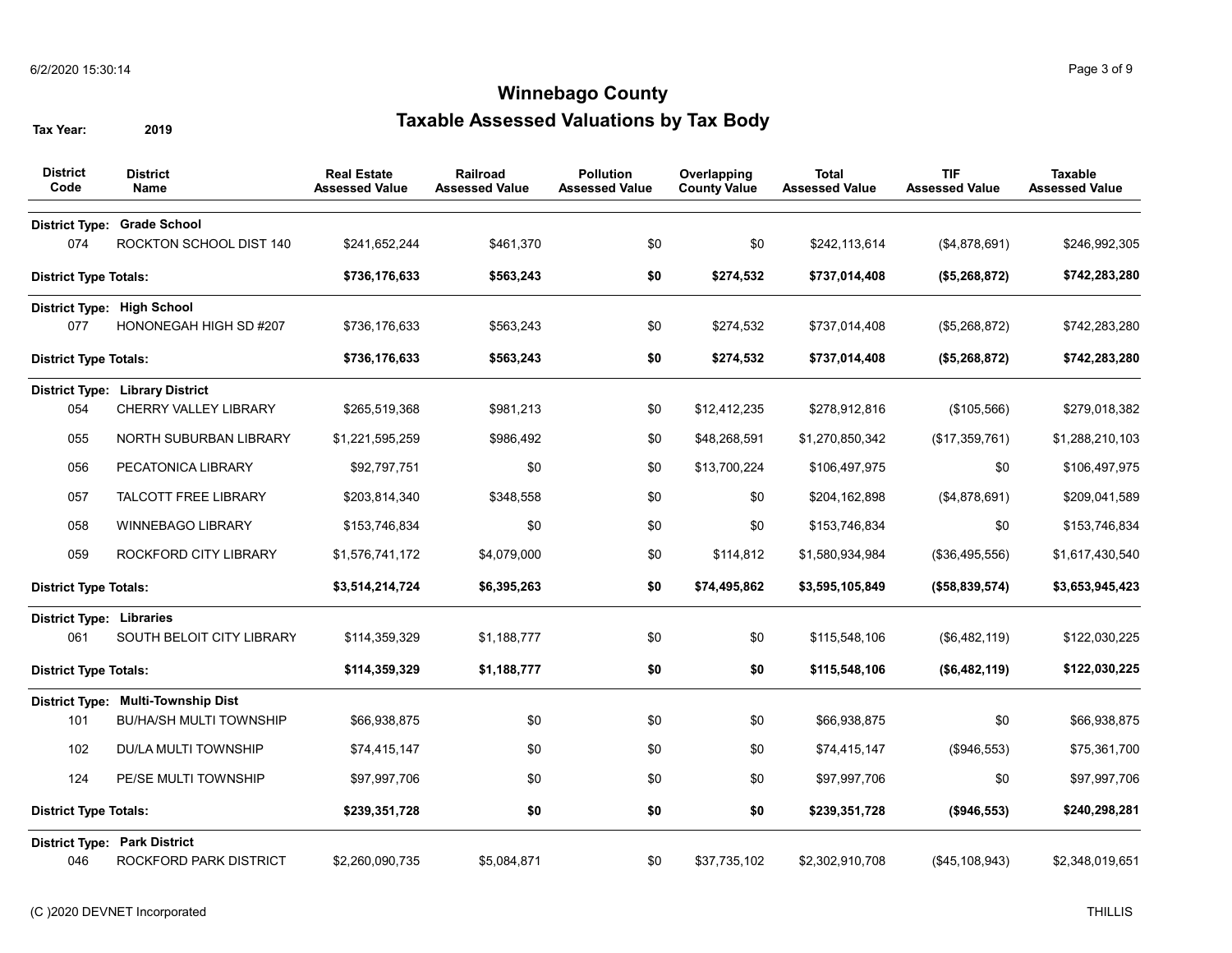| <b>District</b><br>Code      | <b>District</b><br><b>Name</b>           | <b>Real Estate</b><br><b>Assessed Value</b> | Railroad<br><b>Assessed Value</b> | <b>Pollution</b><br><b>Assessed Value</b> | Overlapping<br><b>County Value</b> | <b>Total</b><br><b>Assessed Value</b> | <b>TIF</b><br><b>Assessed Value</b> | <b>Taxable</b><br><b>Assessed Value</b> |
|------------------------------|------------------------------------------|---------------------------------------------|-----------------------------------|-------------------------------------------|------------------------------------|---------------------------------------|-------------------------------------|-----------------------------------------|
|                              | <b>District Type: Park District</b>      |                                             |                                   |                                           |                                    |                                       |                                     |                                         |
| 047                          | SUMNER PARK                              | \$80,363,926                                | \$0                               | \$0                                       | \$0                                | \$80,363,926                          | \$0                                 | \$80,363,926                            |
| 048                          | <b>WINNEBAGO PARK DISTRICT</b>           | \$99,737,511                                | \$543,212                         | \$0                                       | \$0                                | \$100,280,723                         | \$0                                 | \$100,280,723                           |
| 049                          | <b>SEWARD PARK DISTRICT</b>              | \$17,633,780                                | \$632,245                         | \$0                                       | \$0                                | \$18,266,025                          | \$0                                 | \$18,266,025                            |
| <b>District Type Totals:</b> |                                          | \$2,457,825,952                             | \$6,260,328                       | \$0                                       | \$37,735,102                       | \$2,501,821,382                       | (\$45,108,943)                      | \$2,546,930,325                         |
|                              | <b>District Type: Road District</b>      |                                             |                                   |                                           |                                    |                                       |                                     |                                         |
| 110                          | <b>BURRITT TWSP ROAD</b>                 | \$27,440,433                                | \$0                               | \$0                                       | \$0                                | \$27,440,433                          | \$0                                 | \$27,440,433                            |
| 111                          | CHERRY VALLEY TWSP ROAD                  | \$286,526,895                               | \$1,555,953                       | \$0                                       | \$0                                | \$288,082,848                         | (\$26,485)                          | \$288,109,333                           |
| 112                          | DURAND TWSP ROAD                         | \$38,976,185                                | \$0                               | \$0                                       | \$0                                | \$38,976,185                          | (\$946,553)                         | \$39,922,738                            |
| 113                          | <b>HARLEM TWSP ROAD</b>                  | \$605,813,809                               | \$0                               | \$0                                       | \$0                                | \$605,813,809                         | (\$9,002,077)                       | \$614,815,886                           |
| 114                          | <b>HARRISON TWSP ROAD</b>                | \$15,419,121                                | \$0                               | \$0                                       | \$0                                | \$15,419,121                          | \$0                                 | \$15,419,121                            |
| 115                          | <b>LAONA TWSP ROAD</b>                   | \$35,438,962                                | \$0                               | \$0                                       | \$0                                | \$35,438,962                          | \$0                                 | \$35,438,962                            |
| 116                          | OWEN TWSP ROAD                           | \$88,128,983                                | \$427,382                         | \$0                                       | \$0                                | \$88,556,365                          | \$0                                 | \$88,556,365                            |
| 117                          | PECATONICA TWSP ROAD                     | \$72,228,400                                | \$0                               | \$0                                       | \$0                                | \$72,228,400                          | \$0                                 | \$72,228,400                            |
| 118                          | ROCKFORD TWSP ROAD                       | \$1,931,110,710                             | \$5,034,387                       | \$0                                       | \$0                                | \$1,936,145,097                       | (\$44,542,140)                      | \$1,980,687,237                         |
| 119                          | ROCKTON TWSP ROAD                        | \$262,122,107                               | \$1,056,280                       | \$0                                       | \$0                                | \$263,178,387                         | (\$9,730,519)                       | \$272,908,906                           |
| 120                          | ROSCOE TWSP ROAD                         | \$474,757,398                               | \$751,886                         | \$0                                       | \$0                                | \$475,509,284                         | (\$2,020,472)                       | \$477,529,756                           |
| 121                          | SEWARD TWSP ROAD                         | \$25,769,306                                | \$632,245                         | \$0                                       | \$0                                | \$26,401,551                          | \$0                                 | \$26,401,551                            |
| 122                          | SHIRLAND TWSP ROAD                       | \$24,079,321                                | \$0                               | \$0                                       | \$0                                | \$24,079,321                          | \$0                                 | \$24,079,321                            |
| 123                          | WINNEBAGO TWSP ROAD                      | \$99,737,511                                | \$543,212                         | \$0                                       | \$0                                | \$100,280,723                         | \$0                                 | \$100,280,723                           |
| <b>District Type Totals:</b> |                                          | \$3,987,549,141                             | \$10,001,345                      | \$0                                       | \$0                                | \$3,997,550,486                       | (\$66, 268, 246)                    | \$4,063,818,732                         |
|                              | <b>District Type: Sanitary Districts</b> |                                             |                                   |                                           |                                    |                                       |                                     |                                         |
| 050                          | <b>DURAND SANITARY</b>                   | \$14,787,431                                | \$0                               | \$0                                       | \$0                                | \$14,787,431                          | (\$946,553)                         | \$15,733,984                            |
| 051                          | ROCK RIVER WATER REC                     | \$2,711,669,143                             | \$5,405,492                       | \$0                                       | \$0                                | \$2,717,074,635                       | (\$52,857,828)                      | \$2,769,932,463                         |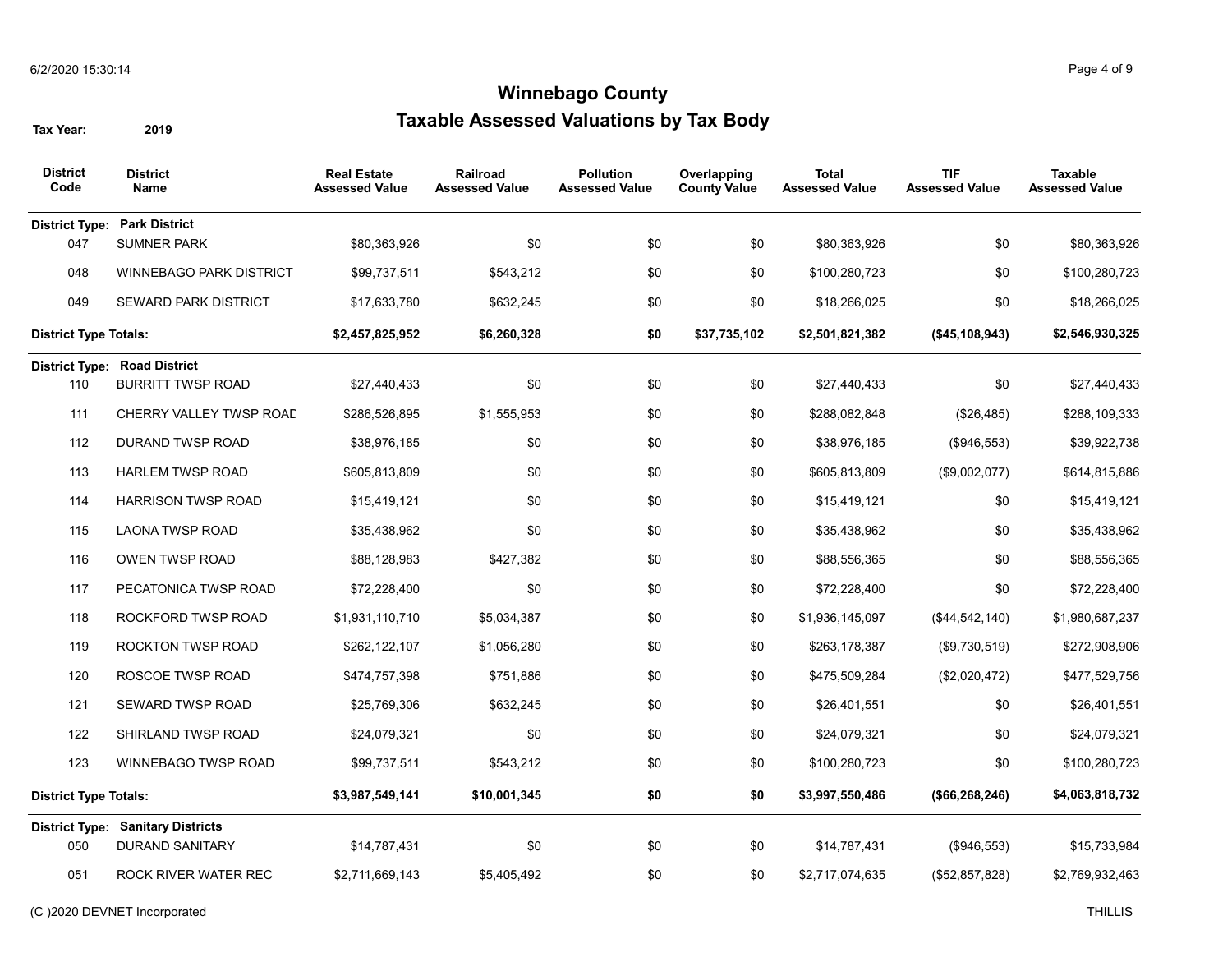| <b>District</b><br>Code      | <b>District</b><br>Name                                            | <b>Real Estate</b><br><b>Assessed Value</b> | Railroad<br><b>Assessed Value</b> | <b>Pollution</b><br><b>Assessed Value</b> | Overlapping<br><b>County Value</b> | <b>Total</b><br><b>Assessed Value</b> | <b>TIF</b><br><b>Assessed Value</b> | <b>Taxable</b><br><b>Assessed Value</b> |
|------------------------------|--------------------------------------------------------------------|---------------------------------------------|-----------------------------------|-------------------------------------------|------------------------------------|---------------------------------------|-------------------------------------|-----------------------------------------|
| 053                          | <b>District Type: Sanitary Districts</b><br><b>SEWARD SANITARY</b> | \$4,378,963                                 | \$56,194                          | \$0                                       | \$0                                | \$4,435,157                           | \$0                                 | \$4,435,157                             |
| <b>District Type Totals:</b> |                                                                    | \$2,730,835,537                             | \$5,461,686                       | \$0                                       | \$0                                | \$2,736,297,223                       | (\$53,804,381)                      | \$2,790,101,604                         |
|                              | <b>District Type: Special Districts</b>                            |                                             |                                   |                                           |                                    |                                       |                                     |                                         |
| 062                          | RKFD - WINN DRAINAGE                                               | \$10,645,276                                | \$0                               | \$0                                       | \$0                                | \$10,645,276                          | \$0                                 | \$10,645,276                            |
| 109                          | <b>COUNTRY OAKS SSA</b>                                            | \$316,147                                   | \$0                               | \$0                                       | \$0                                | \$316,147                             | \$0                                 | \$316,147                               |
| 136                          | <b>HARVEST HILLS SSA</b>                                           | \$3,482,598                                 | \$0                               | \$0                                       | \$0                                | \$3,482,598                           | \$0                                 | \$3,482,598                             |
| 155                          | PERRYVILLE ROAD SSA                                                | \$0                                         | \$0                               | \$0                                       | \$0                                | \$0                                   | \$0                                 | \$0                                     |
| 156                          | OLDE RIVER RIDGE PLAT 6 SS                                         | \$3,727                                     | \$0                               | \$0                                       | \$0                                | \$3,727                               | \$0                                 | \$3,727                                 |
| 158                          | <b>I-39 BAXTER ROAD SSA</b>                                        | \$0                                         | \$0                               | \$0                                       | \$0                                | \$0                                   | \$0                                 | \$0                                     |
| 160                          | SOUTH BELOIT SSA 1                                                 | \$0                                         | \$0                               | \$0                                       | \$0                                | \$0                                   | \$0                                 | \$0                                     |
| 161                          | SOUTH BELOIT SSA 2                                                 | \$0                                         | \$0                               | \$0                                       | \$0                                | \$0                                   | \$0                                 | \$0                                     |
| 162                          | SOUTH BELOIT SSA 3                                                 | \$0                                         | \$0                               | \$0                                       | \$0                                | \$0                                   | \$0                                 | \$0                                     |
| 163                          | SOUTH BELOIT SSA 4                                                 | \$0                                         | \$0                               | \$0                                       | \$0                                | \$0                                   | \$0                                 | \$0                                     |
| 169                          | SOUTH BELOIT SSA 5                                                 | \$0                                         | \$0                               | \$0                                       | \$0                                | \$0                                   | (\$60, 862)                         | \$60,862                                |
| 170                          | SOUTH BELOIT SSA 6                                                 | \$0                                         | \$0                               | \$0                                       | \$0                                | \$0                                   | \$0                                 | \$0                                     |
| 171                          | SOUTH BELOIT SSA 7                                                 | \$0                                         | \$0                               | \$0                                       | \$0                                | \$0                                   | \$0                                 | \$0                                     |
| 172                          | SOUTH BELOIT SSA 8                                                 | \$0                                         | \$0                               | \$0                                       | \$0                                | \$0                                   | \$0                                 | \$0                                     |
| 173                          | SOUTH BELOIT SSA 9                                                 | \$0                                         | \$0                               | \$0                                       | \$0                                | \$0                                   | \$0                                 | \$0                                     |
| 174                          | SOUTH BELOIT SSA 10                                                | \$0                                         | \$0                               | \$0                                       | \$0                                | \$0                                   | (\$304,604)                         | \$304,604                               |
| 175                          | SPRING CREEK LAKES MAINT                                           | \$0                                         | \$0                               | \$0                                       | \$0                                | \$0                                   | \$0                                 | \$0                                     |
| 176                          | LOVES PARK MAINT SSA 6                                             | \$0                                         | \$0                               | \$0                                       | \$0                                | \$0                                   | \$0                                 | \$0                                     |
| <b>District Type Totals:</b> |                                                                    | \$14,447,748                                | \$0                               | \$0                                       | \$0                                | \$14,447,748                          | (\$365,466)                         | \$14,813,214                            |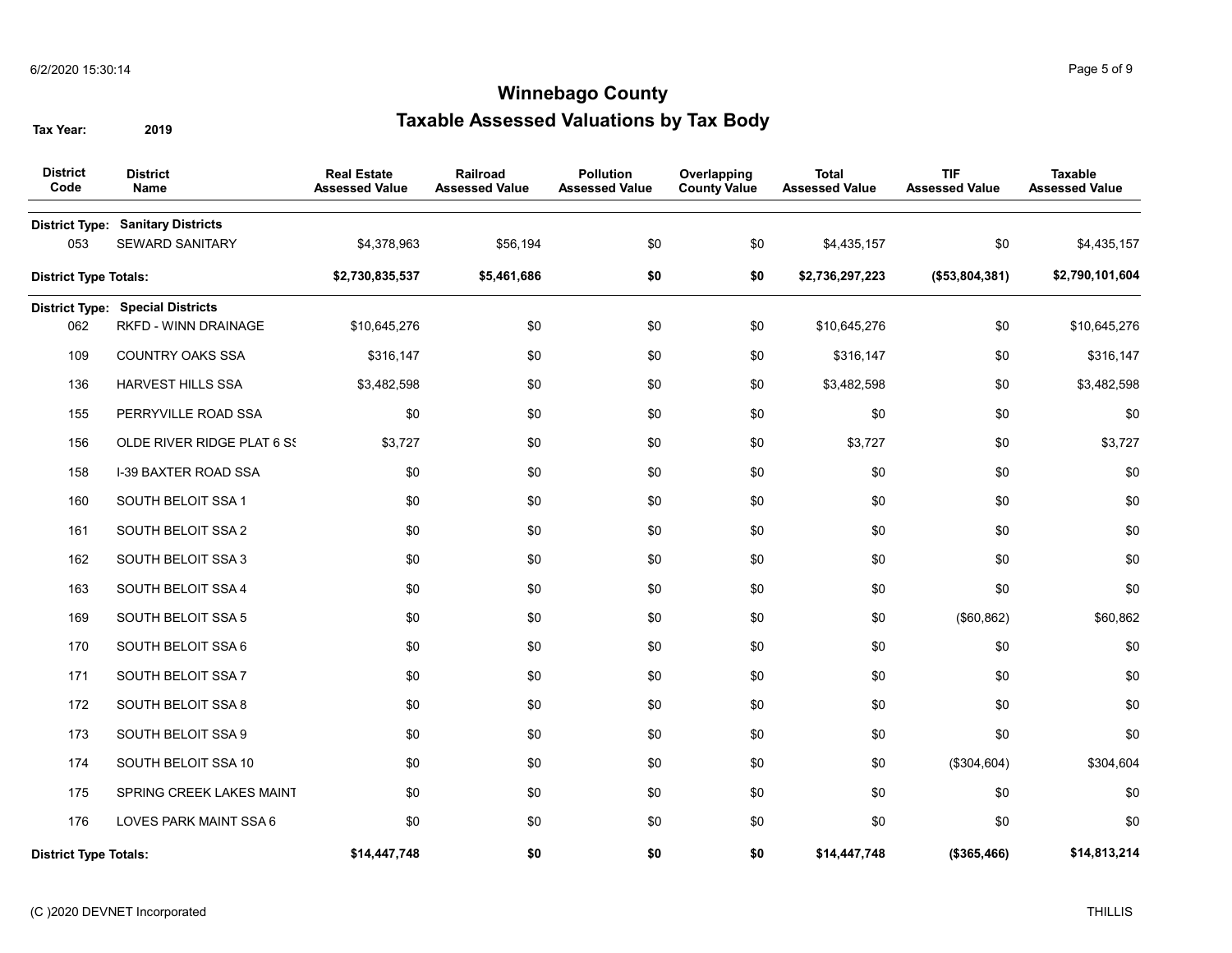| <b>District</b><br>Code      | <b>District</b><br>Name             | <b>Real Estate</b><br><b>Assessed Value</b> | Railroad<br><b>Assessed Value</b> | <b>Pollution</b><br><b>Assessed Value</b> | Overlapping<br><b>County Value</b> | <b>Total</b><br><b>Assessed Value</b> | <b>TIF</b><br><b>Assessed Value</b> | <b>Taxable</b><br><b>Assessed Value</b> |
|------------------------------|-------------------------------------|---------------------------------------------|-----------------------------------|-------------------------------------------|------------------------------------|---------------------------------------|-------------------------------------|-----------------------------------------|
| <b>District Type:</b>        | <b>Street Light Dist</b>            |                                             |                                   |                                           |                                    |                                       |                                     |                                         |
| 064                          | LINCOLN-ACRES STREET LIG            | \$618,567                                   | \$0                               | \$0                                       | \$0                                | \$618,567                             | \$0                                 | \$618,567                               |
| 065                          | <b>WASHINGTON PARK STREET</b>       | \$1,469,984                                 | \$0                               | \$0                                       | \$0                                | \$1,469,984                           | \$0                                 | \$1,469,984                             |
| <b>District Type Totals:</b> |                                     | \$2,088,551                                 | \$0                               | \$0                                       | \$0                                | \$2,088,551                           | \$0                                 | \$2,088,551                             |
|                              | <b>District Type: TIF Districts</b> |                                             |                                   |                                           |                                    |                                       |                                     |                                         |
| 052                          | PRESTON & CENTRAL TIF               | \$0                                         | \$0                               | \$0                                       | \$0                                | \$0                                   | \$385,640                           | (\$385,640)                             |
| 063                          | <b>WESTSIDE TIF #2</b>              | \$0                                         | \$0                               | \$0                                       | \$0                                | \$0                                   | \$0                                 | \$0                                     |
| 066                          | <b>EAST STATE &amp; ALPINE TIF</b>  | \$0                                         | \$0                               | \$0                                       | \$0                                | \$0                                   | \$1,279,884                         | (\$1,279,884)                           |
| 067                          | <b>WEST STATE &amp; CENTRAL TIF</b> | \$0                                         | \$0                               | \$0                                       | \$0                                | \$0                                   | \$1,225,509                         | (\$1,225,509)                           |
| 068                          | WEST STATE & KILBURN TIF            | \$0                                         | \$0                               | \$0                                       | \$0                                | \$0                                   | \$330,508                           | (\$330,508)                             |
| 088                          | NORTH MAIN & AUBURN TIF             | \$0                                         | \$0                               | \$0                                       | \$0                                | \$0                                   | \$179,896                           | (\$179,896)                             |
| 089                          | JACKSON SCHOOL TIF                  | \$0                                         | \$0                               | \$0                                       | \$0                                | \$0                                   | \$462,480                           | (\$462,480)                             |
| 093                          | NORTH MAIN TIF                      | \$0                                         | \$0                               | \$0                                       | \$0                                | \$0                                   | \$415,844                           | (\$415,844)                             |
| 094                          | <b>GLOBAL TRADE TIF #1</b>          | \$0                                         | \$0                               | \$0                                       | \$0                                | \$0                                   | \$4,265,288                         | (\$4,265,288)                           |
| 098                          | MACHESNEY PARK TIF                  | \$0                                         | \$0                               | \$0                                       | \$0                                | \$0                                   | \$575,584                           | (\$575,584)                             |
| 104                          | SOUTH ROCKFORD TIF                  | \$0                                         | \$0                               | \$0                                       | \$0                                | \$0                                   | \$607,495                           | (\$607,495)                             |
| 105                          | LINCOLNWOOD TIF                     | \$0                                         | \$0                               | \$0                                       | \$0                                | \$0                                   | \$3,861                             | (\$3,861)                               |
| 106                          | DURAND VILLAGE TIF                  | \$0                                         | \$0                               | \$0                                       | \$0                                | \$0                                   | \$946,553                           | (\$946,553)                             |
| 107                          | SPRINGFIELD CORNERS TIF             | \$0                                         | \$0                               | \$0                                       | \$0                                | \$0                                   | \$54,697                            | (\$54,697)                              |
| 125                          | <b>WAGON WHEEL TIF</b>              | \$0                                         | \$0                               | \$0                                       | \$0                                | \$0                                   | \$510,164                           | (\$510, 164)                            |
| 126                          | <b>RIVER OAKS TIF</b>               | \$0                                         | \$0                               | \$0                                       | \$0                                | \$0                                   | \$66,627                            | (\$66, 627)                             |
| 127                          | <b>GARRISON SCHOOL TIF</b>          | \$0                                         | \$0                               | \$0                                       | \$0                                | \$0                                   | \$179,054                           | (\$179,054)                             |
| 128                          | KISHWAUKEE & HARRISON TI            | \$0                                         | \$0                               | \$0                                       | \$0                                | \$0                                   | \$778,687                           | (\$778,687)                             |
| 129                          | LINCOLNWOOD TIF #2                  | \$0                                         | \$0                               | \$0                                       | \$0                                | \$0                                   | \$10,548                            | (\$10,548)                              |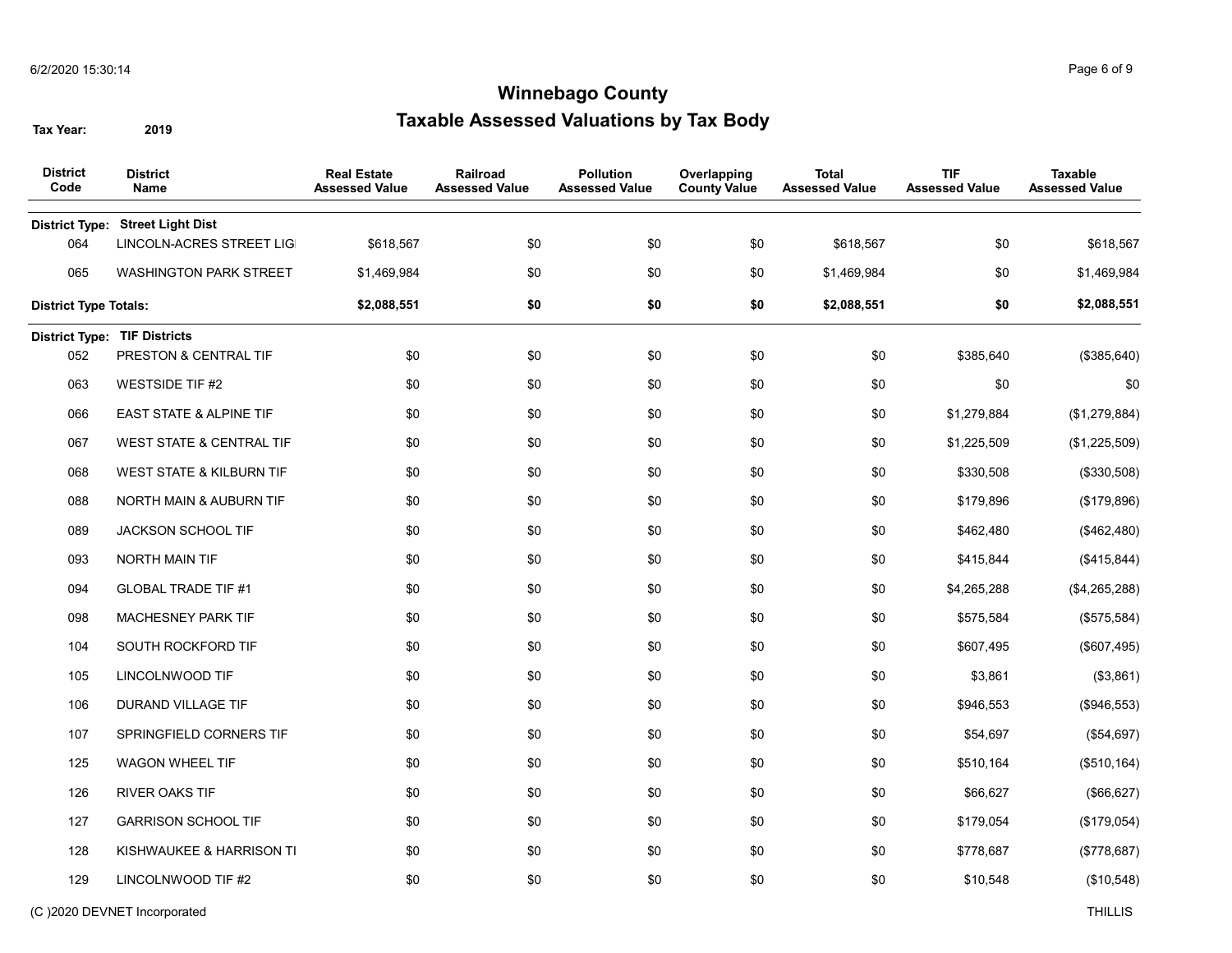| <b>District</b><br>Code | <b>District</b><br>Name         | <b>Real Estate</b><br><b>Assessed Value</b> | Railroad<br><b>Assessed Value</b> | <b>Pollution</b><br><b>Assessed Value</b> | Overlapping<br><b>County Value</b> | <b>Total</b><br><b>Assessed Value</b> | <b>TIF</b><br><b>Assessed Value</b> | <b>Taxable</b><br><b>Assessed Value</b> |
|-------------------------|---------------------------------|---------------------------------------------|-----------------------------------|-------------------------------------------|------------------------------------|---------------------------------------|-------------------------------------|-----------------------------------------|
| <b>District Type:</b>   | <b>TIF Districts</b>            |                                             |                                   |                                           |                                    |                                       |                                     |                                         |
| 130                     | HOPE VI TIF                     | \$0                                         | \$0                               | \$0                                       | \$0                                | \$0                                   | \$233,880                           | (\$233,880)                             |
| 132                     | NORTH 2ND TIF LOVES PARK        | \$0                                         | \$0                               | \$0                                       | \$0                                | \$0                                   | \$2,509,678                         | (\$2,509,678)                           |
| 133                     | <b>GLOBAL TRADE TIF #2</b>      | \$0                                         | \$0                               | \$0                                       | \$0                                | \$0                                   | \$807,782                           | (\$807,782)                             |
| 134                     | ASSISTED LIVING/ RIVER HOL      | \$0                                         | \$0                               | \$0                                       | \$0                                | \$0                                   | \$0                                 | \$0                                     |
| 135                     | NORTH 2ND TIF MACHESNEY         | \$0                                         | \$0                               | \$0                                       | \$0                                | \$0                                   | \$3,705,929                         | (\$3,705,929)                           |
| 137                     | <b>MAIN &amp; WHITMAN TIF</b>   | \$0                                         | \$0                               | \$0                                       | \$0                                | \$0                                   | \$845,661                           | (\$845,661)                             |
| 138                     | <b>MIDTOWN TIF</b>              | \$0                                         | \$0                               | \$0                                       | \$0                                | \$0                                   | \$477,885                           | (\$477,885)                             |
| 139                     | KISHWAUKEE & HARRISON TI        | \$0                                         | \$0                               | \$0                                       | \$0                                | \$0                                   | \$0                                 | \$0                                     |
| 140                     | <b>FORMER BELOIT CORP TIF</b>   | \$0                                         | \$0                               | \$0                                       | \$0                                | \$0                                   | \$1,477,609                         | (\$1,477,609)                           |
| 141                     | <b>GLOBAL TRADE TIF #3</b>      | \$0                                         | \$0                               | \$0                                       | \$0                                | \$0                                   | \$1,347,095                         | (\$1,347,095)                           |
| 142                     | <b>RIVER DISTRICT NORTH TIF</b> | \$0                                         | \$0                               | \$0                                       | \$0                                | \$0                                   | \$3,388,231                         | (\$3,388,231)                           |
| 143                     | <b>BROADWAY TIF</b>             | \$0                                         | \$0                               | \$0                                       | \$0                                | \$0                                   | \$868,213                           | (\$868,213)                             |
| 144                     | <b>EAST RIVER TIF</b>           | \$0                                         | \$0                               | \$0                                       | \$0                                | \$0                                   | \$1,421,021                         | (\$1,421,021)                           |
| 145                     | SUMNER ROAD / GROVE ST T        | \$0                                         | \$0                               | \$0                                       | \$0                                | \$0                                   | \$0                                 | \$0                                     |
| 146                     | LOVES PARK CORP CENTER          | \$0                                         | \$0                               | \$0                                       | \$0                                | \$0                                   | \$1,850,958                         | (\$1,850,958)                           |
| 147                     | <b>WESTSTONE TIF</b>            | \$0                                         | \$0                               | \$0                                       | \$0                                | \$0                                   | \$128,100                           | (\$128,100)                             |
| 148                     | NORTH WILLOW CREEK TIF          | \$0                                         | \$0                               | \$0                                       | \$0                                | \$0                                   | \$443,072                           | (\$443,072)                             |
| 149                     | SOUTH WILLOW CREEK TIF          | \$0                                         | \$0                               | \$0                                       | \$0                                | \$0                                   | \$3,449,660                         | (\$3,449,660)                           |
| 150                     | <b>GLOBAL TRADEPARK SOUTH</b>   | \$0                                         | \$0                               | \$0                                       | \$0                                | \$0                                   | \$184,696                           | (\$184,696)                             |
| 151                     | I-39 / BAXTER ROAD TIF          | \$0                                         | \$0                               | \$0                                       | \$0                                | \$0                                   | \$105,566                           | (\$105,566)                             |
| 152                     | <b>ZENITH CUTTER TIF</b>        | \$0                                         | \$0                               | \$0                                       | \$0                                | \$0                                   | \$604,479                           | (\$604, 479)                            |
| 153                     | SPRING CREEK LAKES TIF          | \$0                                         | \$0                               | \$0                                       | \$0                                | \$0                                   | \$102,471                           | (\$102,471)                             |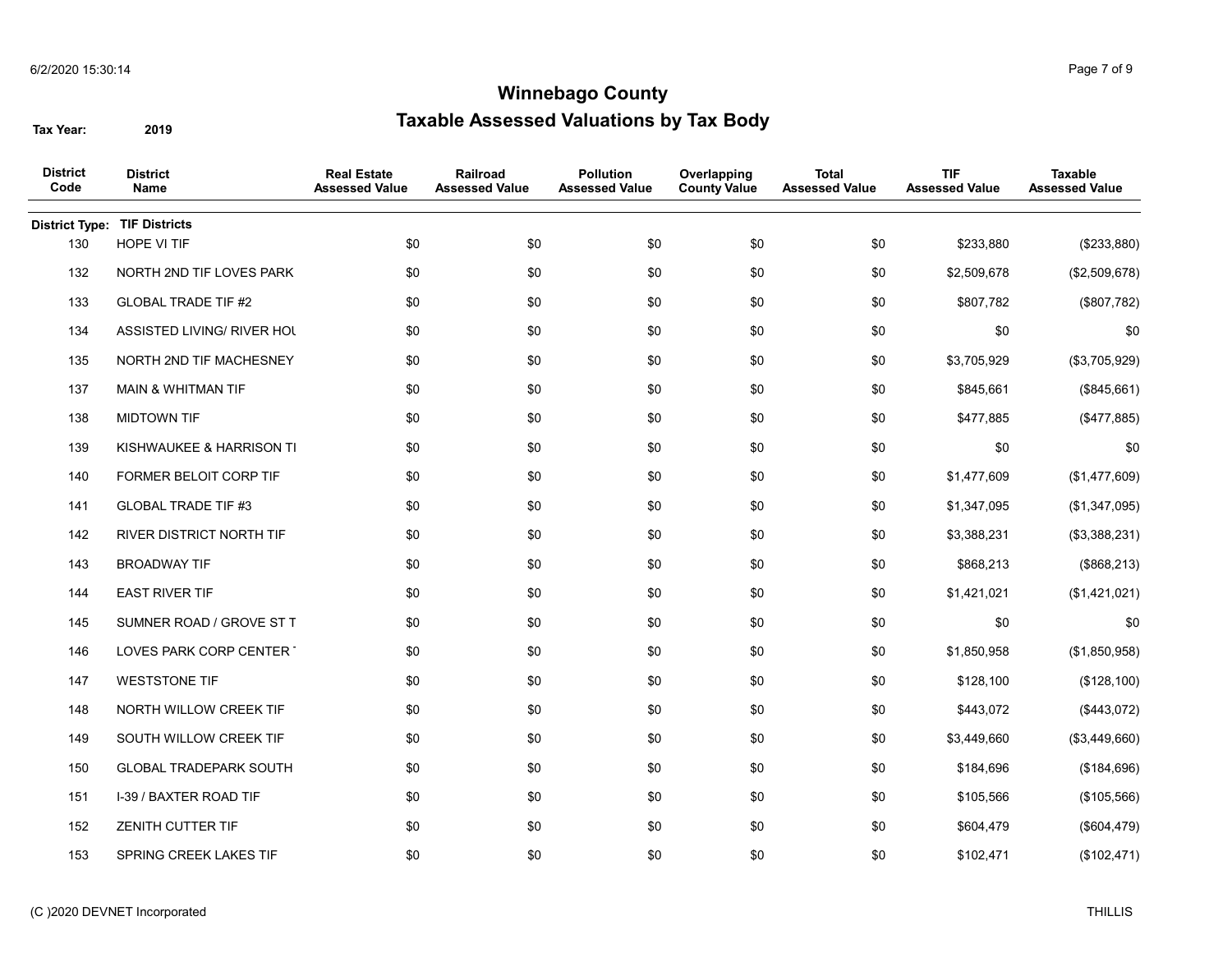| <b>District</b><br>Code        | <b>District</b><br>Name             | <b>Real Estate</b><br><b>Assessed Value</b> | Railroad<br><b>Assessed Value</b> | <b>Pollution</b><br><b>Assessed Value</b> | Overlapping<br><b>County Value</b> | <b>Total</b><br><b>Assessed Value</b> | <b>TIF</b><br><b>Assessed Value</b> | <b>Taxable</b><br><b>Assessed Value</b> |
|--------------------------------|-------------------------------------|---------------------------------------------|-----------------------------------|-------------------------------------------|------------------------------------|---------------------------------------|-------------------------------------|-----------------------------------------|
| <b>District Type:</b>          | <b>TIF Districts</b>                |                                             |                                   |                                           |                                    |                                       |                                     |                                         |
| 154                            | FORMER WARNER ELECTRIC              | \$0                                         | \$0                               | \$0                                       | \$0                                | \$0                                   | \$390,181                           | (\$390, 181)                            |
| 157                            | JEFFERSON / NORTH 3RD ST            | \$0                                         | \$0                               | \$0                                       | \$0                                | \$0                                   | \$134,805                           | (\$134,805)                             |
| 159                            | <b>MULFORD &amp; EAST STATE STR</b> | \$0                                         | \$0                               | \$0                                       | \$0                                | \$0                                   | \$10,713,026                        | (\$10,713,026)                          |
| 164                            | <b>AUBURN STREET TIF</b>            | \$0                                         | \$0                               | \$0                                       | \$0                                | \$0                                   | \$5,442,779                         | (\$5,442,779)                           |
| 165                            | FOREST HILLS ROAD TIF               | \$0                                         | \$0                               | \$0                                       | \$0                                | \$0                                   | \$3,599,649                         | (\$3,599,649)                           |
| 166                            | <b>GARDNER / BLACKHAWK TIF</b>      | \$0                                         | \$0                               | \$0                                       | \$0                                | \$0                                   | \$6,482,119                         | (\$6,482,119)                           |
| 167                            | VILLAGE OF ROCKTON DOWN             | \$0                                         | \$0                               | \$0                                       | \$0                                | \$0                                   | \$2,890,918                         | (\$2,890,918)                           |
| 168                            | AMEROCK HOTEL TIF                   | \$0                                         | \$0                               | \$0                                       | \$0                                | \$0                                   | \$104,636                           | (\$104, 636)                            |
| 177                            | SOUTH MAIN-ROCK ST TIF              | \$0                                         | \$0                               | \$0                                       | \$0                                | \$0                                   | \$279,828                           | (\$279,828)                             |
| <b>District Type Totals:</b>   |                                     | \$0                                         | \$0                               | \$0                                       | \$0                                | \$0                                   | \$66,268,246                        | (\$66, 268, 246)                        |
| <b>District Type: Township</b> |                                     |                                             |                                   |                                           |                                    |                                       |                                     |                                         |
| 003                            | <b>BURRITT TOWNSHIP</b>             | \$27,440,433                                | \$0                               | \$0                                       | \$0                                | \$27,440,433                          | \$0                                 | \$27,440,433                            |
| 004                            | CHERRY VALLEY TOWNSHIP              | \$286,526,895                               | \$1,555,953                       | \$0                                       | \$0                                | \$288,082,848                         | (\$26,485)                          | \$288,109,333                           |
| 005                            | <b>DURAND TOWNSHIP</b>              | \$38,976,185                                | \$0                               | \$0                                       | \$0                                | \$38,976,185                          | (\$946,553)                         | \$39,922,738                            |
| 006                            | <b>HARLEM TOWNSHIP</b>              | \$605,813,809                               | \$0                               | \$0                                       | \$0                                | \$605,813,809                         | (\$9,002,077)                       | \$614,815,886                           |
| 007                            | <b>HARRISON TOWNSHIP</b>            | \$15,419,121                                | \$0                               | \$0                                       | \$0                                | \$15,419,121                          | \$0                                 | \$15,419,121                            |
| 008                            | <b>LAONA TOWNSHIP</b>               | \$35,438,962                                | \$0                               | \$0                                       | \$0                                | \$35,438,962                          | \$0                                 | \$35,438,962                            |
| 009                            | <b>OWEN TOWNSHIP</b>                | \$88,128,983                                | \$427,382                         | \$0                                       | \$0                                | \$88,556,365                          | \$0                                 | \$88,556,365                            |
| 010                            | PECATONICA TOWNSHIP                 | \$72,228,400                                | \$0                               | \$0                                       | \$0                                | \$72,228,400                          | \$0                                 | \$72,228,400                            |
| 011                            | ROCKFORD TOWNSHIP                   | \$1,931,110,710                             | \$5,034,387                       | \$0                                       | \$0                                | \$1,936,145,097                       | (\$44,542,140)                      | \$1,980,687,237                         |
| 012                            | <b>ROCKTON TOWNSHIP</b>             | \$262,122,107                               | \$1,056,280                       | \$0                                       | \$0                                | \$263,178,387                         | (\$9,730,519)                       | \$272,908,906                           |
| 013                            | ROSCOE TOWNSHIP                     | \$474,757,398                               | \$751,886                         | \$0                                       | \$0                                | \$475,509,284                         | (\$2,020,472)                       | \$477,529,756                           |
| 014                            | <b>SEWARD TOWNSHIP</b>              | \$25,769,306                                | \$632,245                         | \$0                                       | \$0                                | \$26,401,551                          | \$0                                 | \$26,401,551                            |